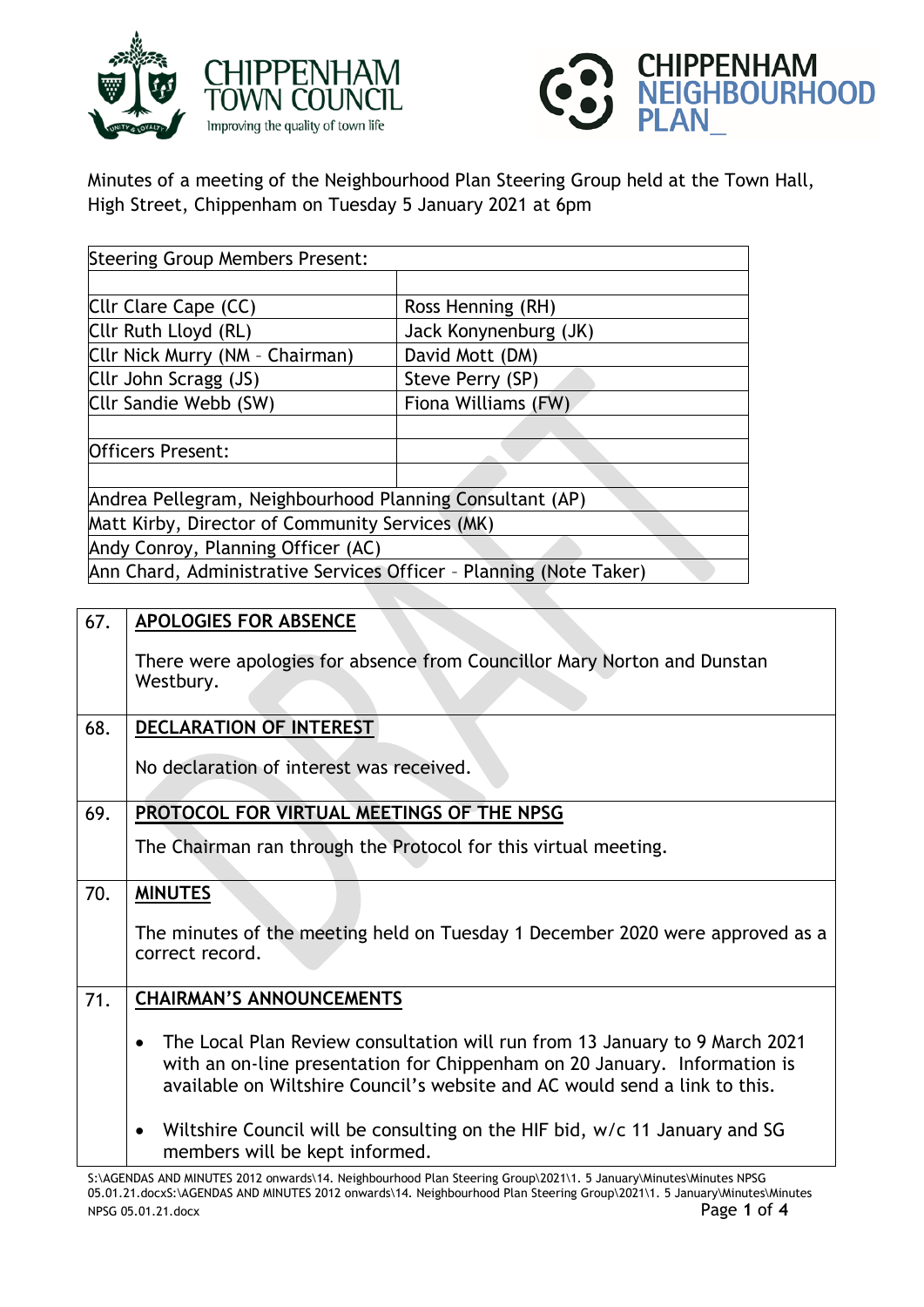|     | At the next meeting the SG will review proposals contained in the Local Plan<br>$\bullet$<br>Review and submit a separate response to that of the Town Council focussing<br>on how it will affect NP draft policies. SG members were advised to read the<br>information, attend the on-line event and send any comments to AC for<br>collation.<br><b>Action:</b><br>AC to send link to Local Plan Review consultation to SG members                                                                                                                                                                                                                                                                                                                                                                                                                                                                                                                     |
|-----|----------------------------------------------------------------------------------------------------------------------------------------------------------------------------------------------------------------------------------------------------------------------------------------------------------------------------------------------------------------------------------------------------------------------------------------------------------------------------------------------------------------------------------------------------------------------------------------------------------------------------------------------------------------------------------------------------------------------------------------------------------------------------------------------------------------------------------------------------------------------------------------------------------------------------------------------------------|
| 72. | <b>WALPA / WILTSHIRE COUNCIL UPDATES</b>                                                                                                                                                                                                                                                                                                                                                                                                                                                                                                                                                                                                                                                                                                                                                                                                                                                                                                                 |
|     | AC fed back to Steering Group Members on the recent WALPA meeting with<br>Wiltshire Council regarding the Wiltshire 5yr housing land supply figure. Wiltshire<br>Council's Planning Director had attended the meeting on 8 December and had<br>confirmed that Wiltshire has a 4.5 year housing land supply, and is achieving 149%<br>in the Housing Delivery Test so only a 5% buffer is needed to the five year housing<br>land supply figure.  When asked by Malmesbury Cllrs about what had changed<br>with respect to Wiltshire Council's position on determining housing applications at<br>the current time, no clear answers had been given. AC was not confident that<br>any future application on the edge of Chippenham would be determined any<br>differently to the controversial Malmesbury one.                                                                                                                                            |
|     | SP queried what could be done to make sure housing developers were building out<br>sites they had planning permission for AC confirmed there was nothing that could<br>be done, but NM responded that the government are being asked to consider this.<br>RH raised a question regarding the 4.5 year housing land supply shortfall, AC<br>would look into how many houses equate to half year shortfall.<br><b>Action:</b><br>AC to find out how many houses equate to the half year shortfall.                                                                                                                                                                                                                                                                                                                                                                                                                                                         |
| 73. | <b>POLICY PLANNER</b>                                                                                                                                                                                                                                                                                                                                                                                                                                                                                                                                                                                                                                                                                                                                                                                                                                                                                                                                    |
|     | The updated Policy Planner was shared. With regard to the two most recent draft<br>policies RH pointed out that some footpaths were too narrow to accommodate<br>shared use. AP replied that the NP could not ask for existing footpaths to be<br>shared but could stress that the network is inadequate and needs improvement.<br>Shared footpaths are referred to in several policies such as the NP Access to<br>Public Transport Policy so this needs further consideration. The SG was reminded<br>that there are new guidelines (LTN 1/20) regarding separating cycle and footpaths<br>which will need to be taken into account, although not all agreed that footpaths<br>should be segregated. DM noted that changes are coming to the Highway Code<br>regarding the hierarchy for vulnerable people and that Sustrans have a standard<br>width for shared paths. AC added that these points could be made more explicit<br>in the Design Guide. |
| 74. | <b>DRAFT POLICIES REVIEW</b>                                                                                                                                                                                                                                                                                                                                                                                                                                                                                                                                                                                                                                                                                                                                                                                                                                                                                                                             |
|     | SG members agreed in principle the following draft polices, subject to any<br>adjustments listed:                                                                                                                                                                                                                                                                                                                                                                                                                                                                                                                                                                                                                                                                                                                                                                                                                                                        |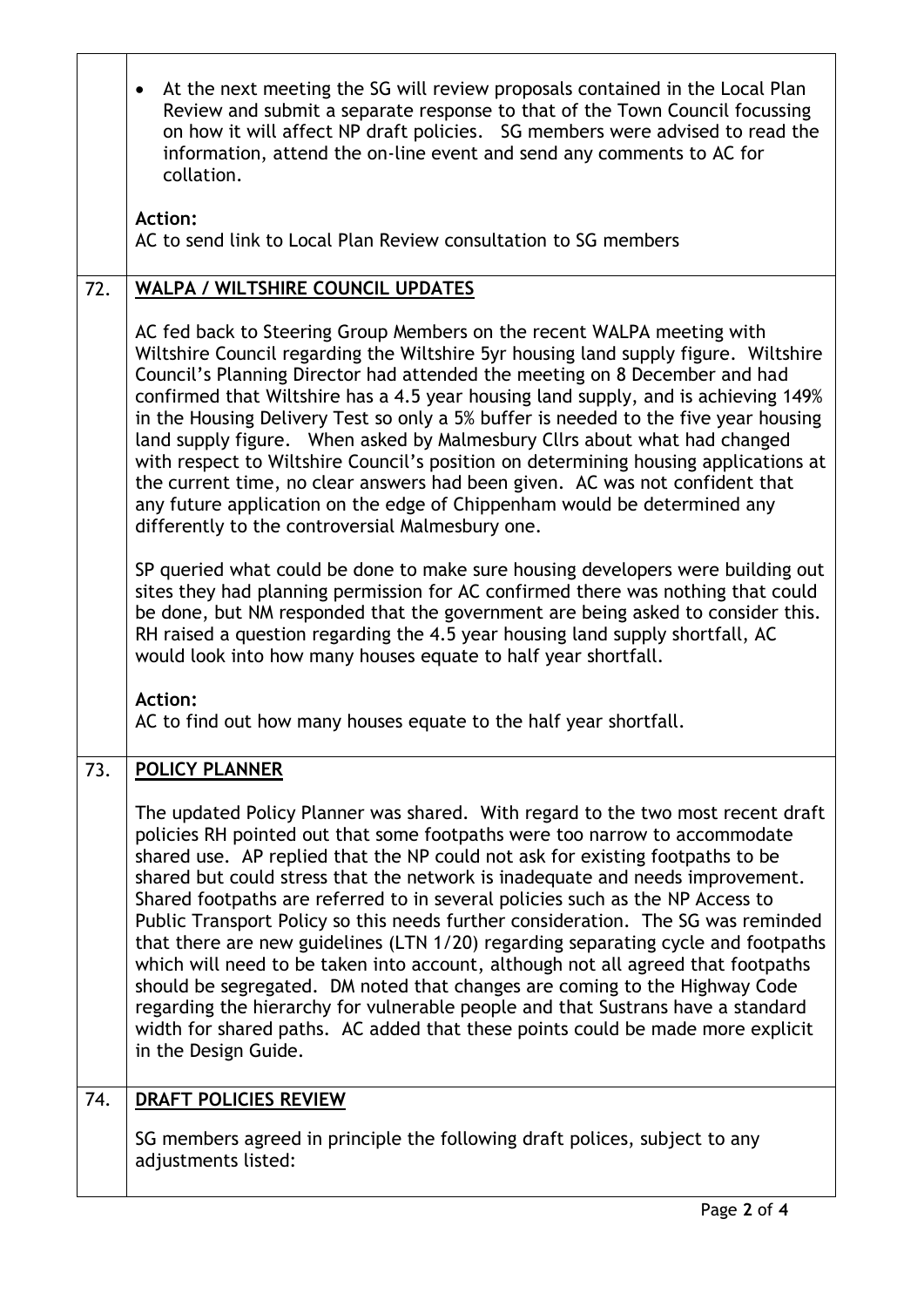|     | • 8.1 - Access for the Differently Abled and Those With Reduced Mobility                                                                                                                                                                                                                                                                                                                |
|-----|-----------------------------------------------------------------------------------------------------------------------------------------------------------------------------------------------------------------------------------------------------------------------------------------------------------------------------------------------------------------------------------------|
|     | FW suggested that the term 'disabled people' be used rather than 'people with<br>disabilities' or 'differently abled'. AP advised retaining the term 'reduced<br>mobility' to cover others.                                                                                                                                                                                             |
|     | SP raised the issue of badly repaired pavements by utility companies and the need<br>to ensure pavements are designed in such a way as to make them easy to re-<br>instate. Mention could also be made about utility companies being expected to<br>use like for like materials when making repairs. NM agreed to contact Wiltshire<br>Council regarding the duty of utility companies. |
|     | RH suggested that dropped kerbs be installed on all road junctions with tactile<br>paving on all major junctions.                                                                                                                                                                                                                                                                       |
|     | CC suggested adding something regarding facilitating people with reduced<br>mobility to reach green spaces.                                                                                                                                                                                                                                                                             |
|     | 8.2 - Waymarking Signage on the Footpath Network                                                                                                                                                                                                                                                                                                                                        |
|     | It was suggested that something be added to require all signs to be made of a<br>material which is resistant to graffiti.                                                                                                                                                                                                                                                               |
|     | SG members reviewed 8.3 - River Green Corridor which had been amended and<br>brought back to SG members at their request. No further amendments were<br>suggested.                                                                                                                                                                                                                      |
|     | Action: NM to contact Wiltshire Highways to understand legal obligations around<br>utility repairs on highways                                                                                                                                                                                                                                                                          |
| 75. | <b>COMMENTS ON VERSION 1 OF DRAFT PLAN</b>                                                                                                                                                                                                                                                                                                                                              |
|     | The SG considered proposed changes/additions to the text of the draft plan<br>suggested by Steering Group Members as per the table of comments. All<br>comments were agreed with the following additional comments made:                                                                                                                                                                |
|     | Hyperlinks be used wherever possible.                                                                                                                                                                                                                                                                                                                                                   |
|     | • Reasons why the NP is being produced be included in Vision.<br>• All contributors to the NP be credited in an Appendix.                                                                                                                                                                                                                                                               |
|     | Photos need to be added. CC noted existing photo bank of green spaces in<br>$\bullet$<br>Local Green Spaces Audit table which could be used by others                                                                                                                                                                                                                                   |
|     | More up to date Census data be sought, if available.<br>• 1.30 could link in with the natural history of the area and materials used                                                                                                                                                                                                                                                    |
|     | for local buildings. RH to refine geology section<br>4.4 - check new Use Classes.                                                                                                                                                                                                                                                                                                       |
|     | • 5.1 as well as footnotes, a glossary of terms could be included.<br>AC/SW to look at scope for out-of-centre retail policy following publication<br>$\bullet$                                                                                                                                                                                                                         |
|     | of forthcoming Local Plan Review Retail Study                                                                                                                                                                                                                                                                                                                                           |
|     | Annexe 1 para 91 - future-proof wording on solar panels to keep up with<br>emerging technology. NM to review wording                                                                                                                                                                                                                                                                    |
|     | T2 - Electronic Bus Departure Indicators - DM $\alpha$ JS to liaise to see if they<br>could reach agreement on whether to include or not. If not the SG would<br>need to vote                                                                                                                                                                                                           |